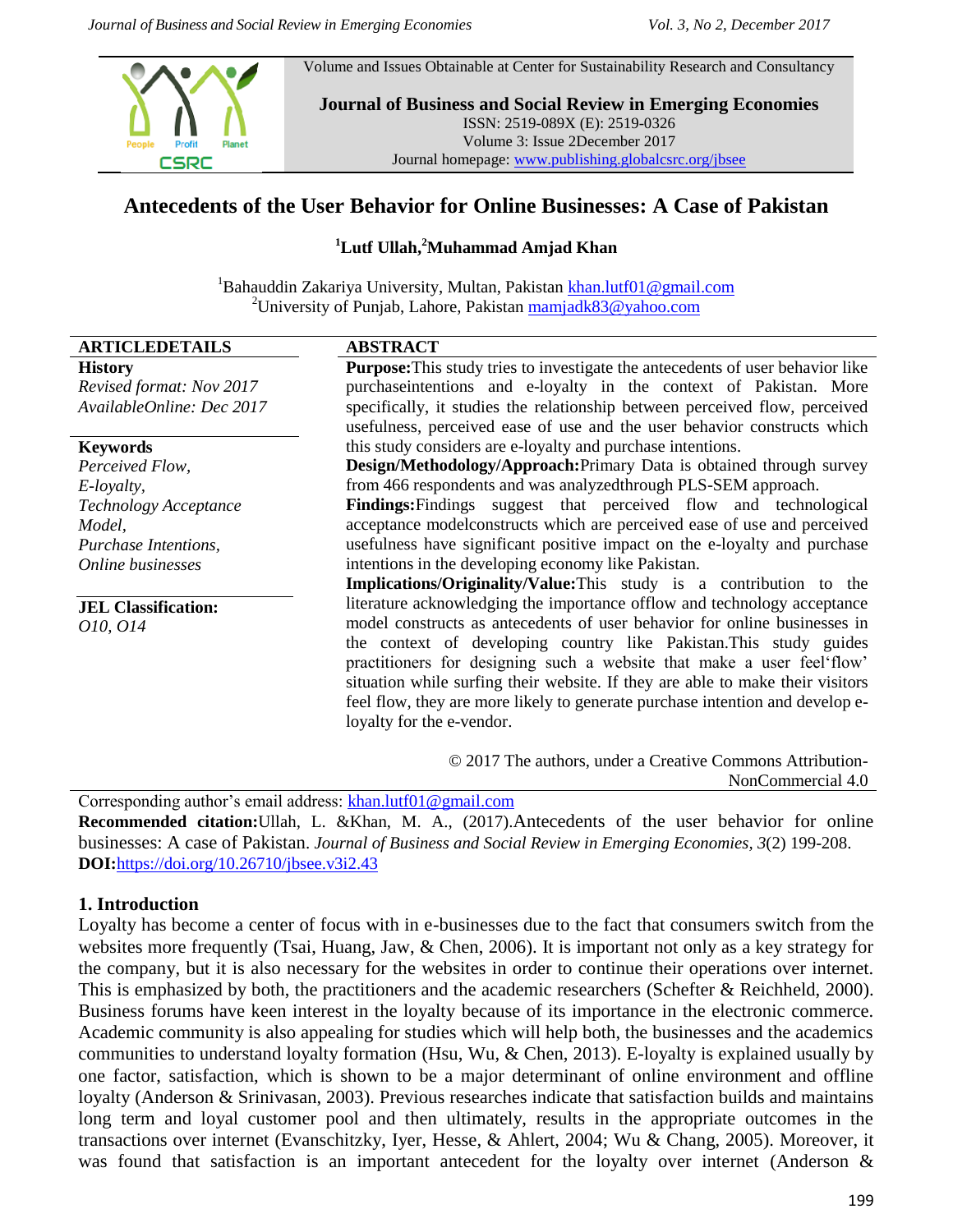[Srinivasan, 2003;](#page-7-0) [Chang, Wang, & Yang, 2009\)](#page-7-1). Many studies suggest that website"s technology factors which are related to consumers' behavior and psychological state, influence the customer e-loyalty and esatisfaction. [\(Anderson & Srinivasan, 2003;](#page-7-0) [Shih, 2004\)](#page-9-3). It has also been mentioned that Flow describes human-computer interface and thus, it is an important factor to determine online behavior of the user [\(Chang & Zhu, 2012;](#page-7-2) [Lee & Tsai, 2010;](#page-9-4)[Zhou & Lu, 2011\)](#page-9-5). Users feel joy and pleasure when they experience flow, which facilitates to get positive response from the online customer [\(Hoffman & Novak,](#page-8-2)  [1996\)](#page-8-2). So, potential importance of flow cannot be disregarded [\(O'Cass & Carlson, 2010\)](#page-9-6). [Hoffman and](#page-8-2)  Novak (1996)concluded that chance of website's success depends upon the chances of users to experience flow.

Although researches have attempted to find the antecedents of the e-loyalty and purchase intentions in online context, but difference of the behavior of the visitor is kept unnoticed which requires to be addressed [\(Hsu, Chang, & Chen, 2012\)](#page-8-3). This study combines technological acceptance model with user's psychological state of mind using the website, like Perceived Flow and checks their combined impact on e-loyalty and purchase intentions.

This paper is organized in sections. Section 2 consists on definitions of variables and hypothesis development along with research model. Section 3 deals with the methodology while section 4 is related with data analysis and findings of the survey. Implications are presented in section 5 which is followed by research limitations in section 6.

### **2. Literature Review**

### **2.1 E-Service and E-Loyalty**

[Anderson and Srinivasan \(2003\)s](#page-7-0)aid that satisfaction can be described as the experience through using a product or service. According to them, e-satisfaction is the pleasure or happiness in the online context for having a positive purchase experience from e-vendors. According to [Evanschitzky et al. \(2004\),](#page-8-1) esatisfaction has gained much attention of the marketing studies in recent times. This is because satisfied persons are more likely to re-purchase from that e-commerce firm [\(H. Lee, Choi, & Kang, 2009\)](#page-9-7). Moreover, they have high degree of e-loyalty as compared to those consumers who are not satisfied [\(Anderson & Srinivasan, 2003\)](#page-7-0). Many researches have affirmed that e-satisfaction doesn"t only develop and maintain a customer pool which is loyal to the firm [\(Evanschitzky et al., 2004\)](#page-8-1), but it is also a major factor of online re-purchase intentions. [\(Bhattacherjee, 2001;](#page-7-3) [Hsu, Yen, Chiu, & Chang, 2006\)](#page-8-4). Thus, for developing the e-loyalty for online business, they face a challenge of satisfying the consumer needs higher than the competitors [\(Oliver, 1999\)](#page-9-8). According to [Srinivasan, Anderson, and Ponnavolu \(2002\),](#page-9-9) e-loyalty can be described as the positive attitude of the consumer which results in the more purchases from the specific online business firm. However, according to [Gremler \(1995\),](#page-8-5) that behavioral and attitudinal aspects must be taken into account while considering loyalty. [Cyr, Bonanni, Bowes, and Ilsever](#page-8-6)  (2005)concluded that loyal consumers are more likely to repurchase from the e-retailer in the future. Therefore, loyal customers have crucial importance for the website's financial outcomes (Schefter  $\&$ [Reichheld, 2000\)](#page-9-1)[.Heskett, Sasser, and Schlesinger \(1997\)p](#page-8-7)roposed that a slight rise in the loyal customer percentage will lead a rise in profitability and then ultimately, a rise in the value of company. As attracting new customers to the website and then retaining it costs high and it is difficult (Schefter  $\&$ [Reichheld, 2000\)](#page-9-1), loyalty has crucial part in the success of an e-commerce firm [\(Heskett et al., 1997\)](#page-8-7). Consequently, e-loyalty is taken as the dependent construct in this study.

#### **2.2 Purchase intentions**

Along with satisfaction of the customer, purchase intention of the customer is also important to consider as intentions predict the behavior of the customer. As per the findings of [Zeithaml, Berry, and](#page-9-10)  Parasuraman (1996), purchase intention is the dimension of behavior of the consumer. As purchase intention is linked with actual behavior, it is utilized for prediction of the customer behavior [\(Ajzen &](#page-7-4)  [Fishbein, 1980\)](#page-7-4). This relation is researched empirically in tourism and hospitality context (Aizen & [Driver, 1992;](#page-7-5) [Buttle & Bok, 1996\)](#page-7-6). Moreover, many studies have found this link in offline context too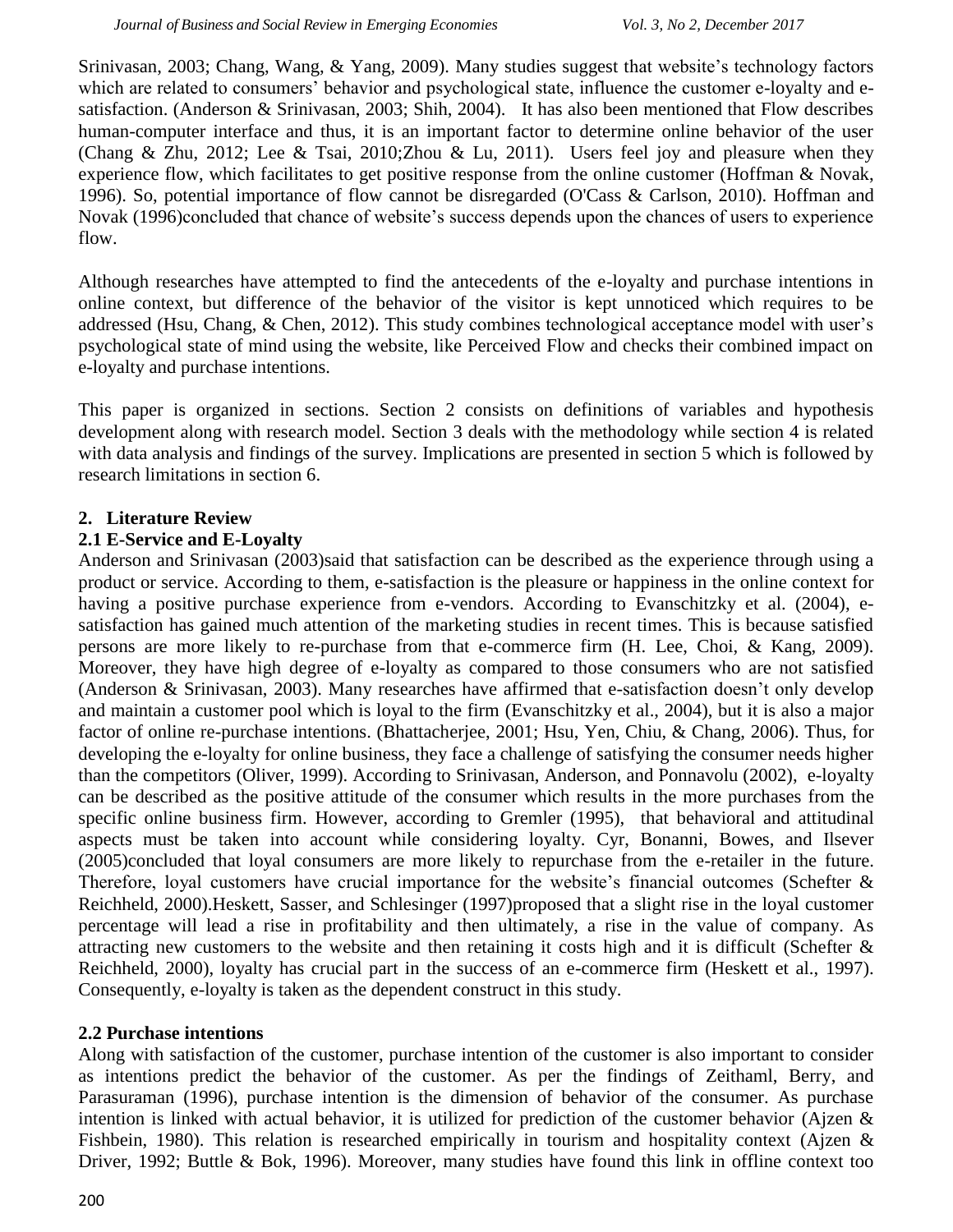[\(Zeithaml, 2000\)](#page-9-11). [Boulding, Kalra, Staelin, and Zeithaml \(1993\)s](#page-7-7)uggested that common dimensions of the behavior of a user is purchase/re-purchase intentions and purchase/re-purchase behavior. This study considers purchase intention as an important variable as during the visit by a user to a website, major challenge of the website is to make the visitor to be buyer. It is also important because revenue and profitability of a business is affected by purchase intentions. So, importance of purchase intentions as an outcome construct is clear and it is taken in this study as final dependent variable.

### **2.3 Technology Acceptance Model (TAM)**

[Davis \(1989\)p](#page-8-8)roposed Technological Acceptance Model (TAM) which is regarded as a tool for analyzing consumer"s information system for the new technology. Technological Acceptance Model comprises of two major constructs which are perceived ease of use and perceived usefulness. These constructs affects attitude and behavioral intentions of consumer when combined[\(Davis, Bagozzi, & Warshaw, 1989\)](#page-8-9). TAM is regarded as "parsimonious model with high explanatory power of the variance in users' behavioral intentions related to information system usage and adoption across a wide variety of contexts"[\(Taylor &](#page-9-12)  [Todd, 1995\)](#page-9-12). Many researches used TAM to define the usage of technology [\(Adams, Nelson, & Todd,](#page-7-8)  [1992;](#page-7-8) [Davis, 1989;](#page-8-8) [Fisk, Patricio, Lin, & Chang, 2011;](#page-8-10) [Kuo & Yen, 2009;](#page-8-11) [Taylor & Todd, 1995\)](#page-9-12). TAM has been used to assess the probability of the success of the technology and the factors behind acceptance of the technology [\(Kuo & Yen, 2009\)](#page-8-11). [Davis \(1989\)e](#page-8-8)xplained the perceived ease of use as "the degree to which using the technology will be free of effort" and, perceived usefulness as "the level at which a person believes that the use of a technology will be beneficial for him". These factors of the TAM are regarded as important factors to influence the technology usage [\(Adams et al., 1992;](#page-7-8) [Lu, Zhou, & Wang,](#page-9-13)  [2009\)](#page-9-13). So, these factors of technology acceptance model will be considered in this study as independent variables.

#### **2.4 Perceived flow**

Flow is regarded as a useful tool to analyze consumer behavior with respect to technology [\(Hsu & Lu,](#page-8-12)  [2004;](#page-8-12) [Novak, Hoffman, & Yung, 2000\)](#page-9-14). Perceived flow is an enjoyable condition of mind when a person uses a website as [Chen, Wigand, and Nilan \(1999\)](#page-7-9) suggested that using a website may cause the development of flow. Researchers have found when a user of the website experiences flow, is attracted and it has positive impact on subsequent behavior and attitude of the user towards the website [\(Novak et](#page-9-14)  [al., 2000\)](#page-9-14). Consequently, [Mathwick and Rigdon \(2004\)](#page-9-15) proposed that flow has positive relation to the attitude towards website that leads to a user having intention of spending extra time on the website and revisit the website in future [\(Kabadayi & Gupta, 2005\)](#page-8-13). Thus, perceived flow is included in this study as independent variable.

#### **2.5Hypothesis Development**

Analyzing the flow, [Webster, Trevino, and Ryan \(1993\)](#page-9-16) concluded that perceived flow improves learning which affects the behavior and attitude of the user in online environment. Studies also found that positive flow will mitigate price consciousness, attract customers and affect the subsequent behaviors and attitudes positively [\(Novak et al., 2000\)](#page-9-14). Specially, flow will positively affect the user attitude and behavior regarding the website [\(Mathwick & Rigdon, 2004\)](#page-9-15). According to [O'Cass and Carlson \(2010\),](#page-9-6) flow develops the positive feelings for the site which leads to the satisfaction. So as a result of above arguments from the researchers, hypothesis is drawn as,

H1: Perceived flow affects customer satisfaction positively.

Studies have confirmed that perceived ease of use affects satisfaction of a user from the website significantly [\(Lin, 2008\)](#page-9-17). [Davis et al. \(1989\)c](#page-8-9)oncluded that improving ease of use will result in improvement of the business performance. According to [Ajzen and Fishbein \(1980\),](#page-7-4) when a person is of the opinion that a behavior will result positively if he will have a positive attitude towards reforming that behavior and specially, he will be more likely to develop satisfaction from the website when he will perceive it as a useful [\(Bhattacherjee, 2001\)](#page-7-3). Researchers also found that perceived usefulness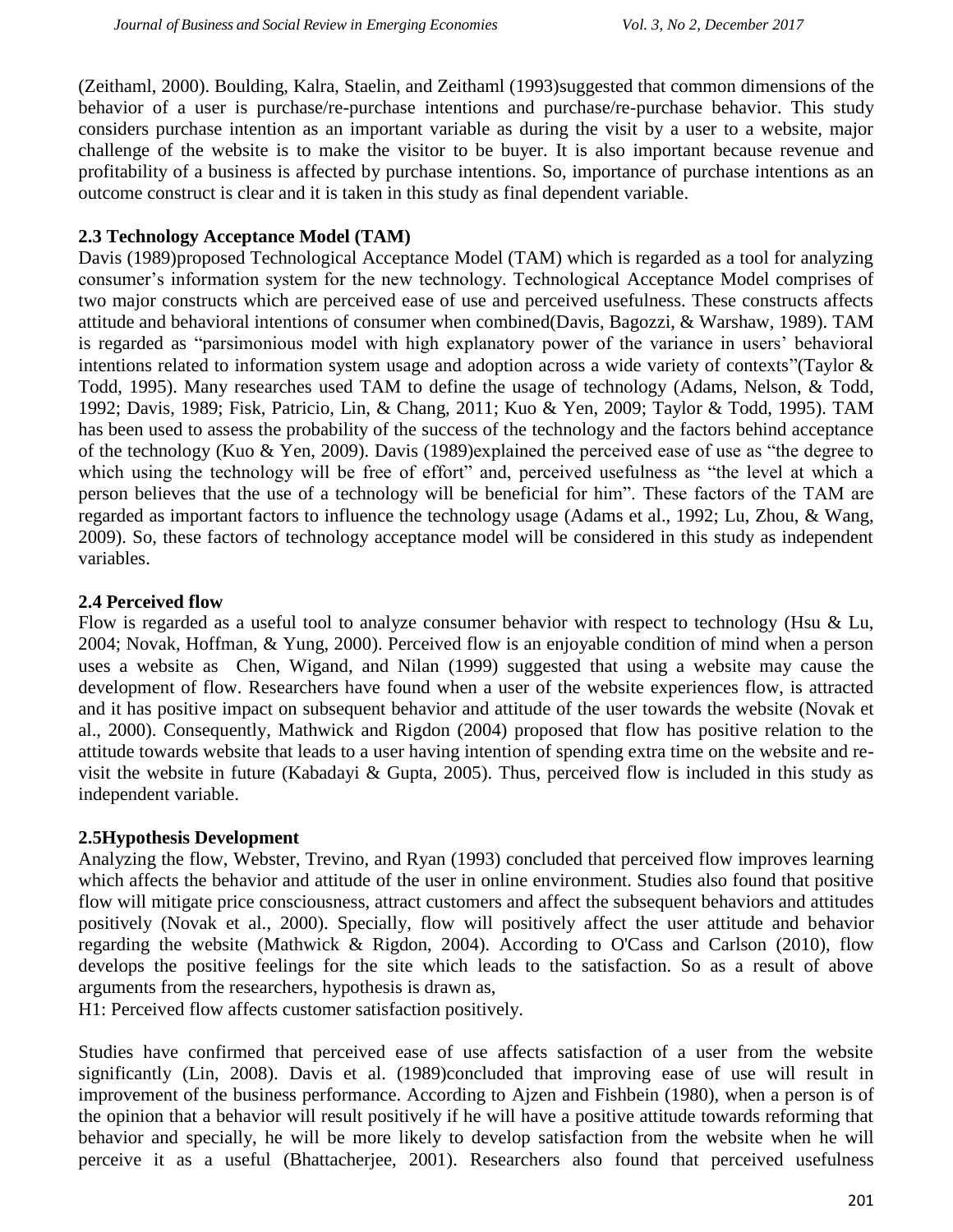significantly affects the satisfaction from a website [\(Arbaugh, 2000;](#page-7-10) [Chiu, Lin, Sun, & Hsu, 2009;](#page-8-14) [Lin,](#page-9-17)  [2008\)](#page-9-17). From the above discussion, hypotheses can be drawn as,

H2: Perceived ease of use affects the e-satisfaction positively

H3: Perceived usefulness affects the e-satisfaction positively

As satisfied customers are the goal of the every business [\(Lin & Ding, 2005\)](#page-9-18), it is not the ultimate goal. Companies try to achieve it because it leads to e-loyalty and positive behavioral outcomes from the customer such as purchase intentions and then ultimately, leads to survival of the company [\(Gopalakrishna & Mummalaneni, 1993\)](#page-8-15). Empirical studies have identified the positive relation between the satisfaction and behavioral intentions [\(Zeithaml et al., 1996\)](#page-9-10). According to [Ju Rebecca Yen and](#page-8-16)  Gwinner (2003), satisfaction from a technology has positive influence on behavioral outcomes like intentions to revisit the site and repurchase from the website. [Shankar, Smith, and Rangaswamy](#page-9-19)  (2003)tried to investigate the outcome of satisfaction and found that satisfaction led to loyalty towards the business. [Bai, Law, and Wen \(2008\)p](#page-7-11)roposed that purchase intentions are positively influenced by the satisfaction of the consumers. Therefore, hypothesis from the above discussion can be drawn as, H4: Customer satisfaction affects the purchase intentions positively.

Satisfaction is generated in response to customer and business interaction experience and thus, it is an emotional status [\(Westbrook, 1981\)](#page-9-20). [Shankar et al. \(2003\)t](#page-9-19)ried to investigate the outcome of satisfaction and found that satisfaction led to loyalty towards the business. This link has been verified empirically by [Chang et al. \(2009\),](#page-7-1) [Anderson and Sullivan \(1993\),](#page-7-12) [Anderson and Srinivasan \(2003\),](#page-7-0) [Chiu et al. \(2009\).](#page-8-14) Therefore, following hypothesis can be drawn:

H5: E-satisfaction affects e-loyalty positively.



## **3. Methodology**

Sample of this study was the online buyers from [www.olx.com.pk](http://www.olx.com.pk/) because it is well advertised and well known in Pakistan. Respondents who had shopped at [www.olx.com.pk](http://www.olx.com.pk/) in the previous 12 month were selected and were approached for the survey. A survey was designed for the respondents to find out how their online shopping behavior is shaped and whether they become loyal to an online store after a specific psychological situation or not. Data was collected by sending the questionnaire through social media. Data was collected from 466 respondents which was used to analyze the hypotheses through SmartPLS 3.

Measurement for variables of this research was done through adapting the questionnaire items from previous studies. Perceived Ease of Use and Perceived Usefulness measurement items were adapted from [Koufaris \(2002\)](#page-8-17) which were measured through 3 and 4 items respectively. E-satisfaction was measured through adapting 5 items from [Oliver \(1999\)](#page-9-8) and 6 items questionnaire was adapted from [Zeithaml et al.](#page-9-10)  (1996) and [Gremler \(1995\)](#page-8-5) for e-loyalty. Purchase Intention of the customer were assessed by three items designed by [Chen and Barnes \(2007\)](#page-8-18) and the Flow assessment way was consistent with [Novak et al.](#page-9-14)  (2000) having three items for measurement. These measures were then modified according to the need of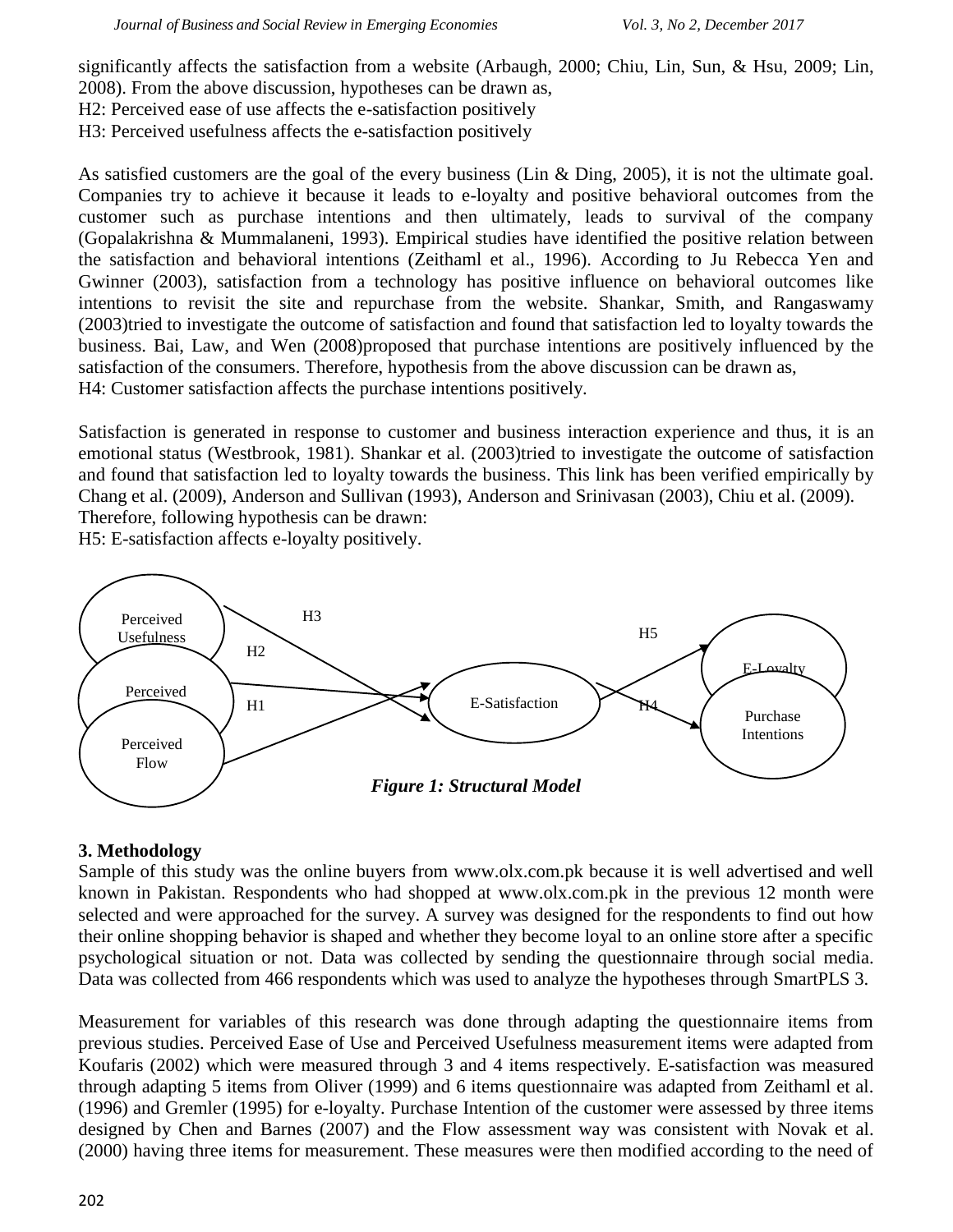this study and 7 point Likert Scale was used for getting the response from respondents.

### **4. Results and Discussion**

From 466 responses, 59% responses were from female side and 41% responses were from male side while 45.27% were married and 54.72% were single. Age group of 25 to 34 represented the biggest portion of respondents having 40% share. Group of more time consumption over internet was 2 to 5 hours showing 50.42% of the sample. Majority of the respondents had used internet from 1 to 3 years representing 74% share of the sample in our study.

| <b>Variable</b>            | Count(N)       | Percentage |
|----------------------------|----------------|------------|
| Gender                     |                |            |
| Male                       | 275            | 59.01 %    |
| Female                     | 191            | 40.98%     |
| Age                        |                |            |
| $18 - 24$                  | 142            | 30.47 %    |
| $25 - 34$                  | 187            | 40.12%     |
| $35 - 44$                  | 73             | 15.66 %    |
| $45 - 54$                  | 46             | 9.87%      |
| 55 and over                | 18             | 3.86 %     |
| <b>Internet Experience</b> |                |            |
| 1 to 3 year                | 345            | 74.03 %    |
| 3 to 5 year                | 121            | 25.96%     |
| Over 5 year                | $\overline{2}$ | 0.42 %     |
| Daily Internet Use         |                |            |
| Less than two hours        | 123            | 26.39 %    |
| 2 to 5 hours               | 235            | 50.42 %    |
| 5 to 7 hours               | 53             | 11.37 %    |
| More than 7 hours          | 55             | 11.80 %    |
| Marital status             |                |            |
| Married                    | 211            | 45.27 %    |
| Single                     | 255            | 54.72 %    |

#### **Table 1: Demographic Analysis of the Respondents**

Internal consistency of the variables was checked through Cronbach"s α. As presented in table 2, its value is acceptable as it surpassed the minimum acceptable value of 0.7 which is recommended by [Nunnally](#page-9-21)  (1978). Therefore, reliability of the constructs in this study is acceptable. Factor loading was used for the constructs in order to assess the item reliability [\(Shih, 2004\)](#page-9-3). The results showed that factor loading of the measures surpassed the 0.5 acceptable limit which conformed the item reliability [\(Hair, Black, Babin,](#page-8-19)  [Anderson, & Tatham, 2006\)](#page-8-19).

| $\overline{\phantom{a}}$<br><b>Variables</b> | ັ<br><b>Factor Loadings</b> | Cronbach's $\alpha$ | <b>Average Variance Extracted</b> |
|----------------------------------------------|-----------------------------|---------------------|-----------------------------------|
|                                              |                             |                     | (AVE)                             |
| E-Loyalty                                    |                             | 0.940               | 0.737                             |
| L1                                           | 0.911                       |                     |                                   |
| L2                                           | 0.900                       |                     |                                   |
| L <sub>3</sub>                               | 0.778                       |                     |                                   |
| L4                                           | 0.804                       |                     |                                   |
| L <sub>5</sub>                               | 0.889                       |                     |                                   |
| L6                                           | 0.896                       |                     |                                   |
| E-Satisfaction                               |                             | 0.897               | 0.710                             |
| S <sub>1</sub>                               | 0.865                       |                     |                                   |
| S <sub>2</sub>                               | 0.852                       |                     |                                   |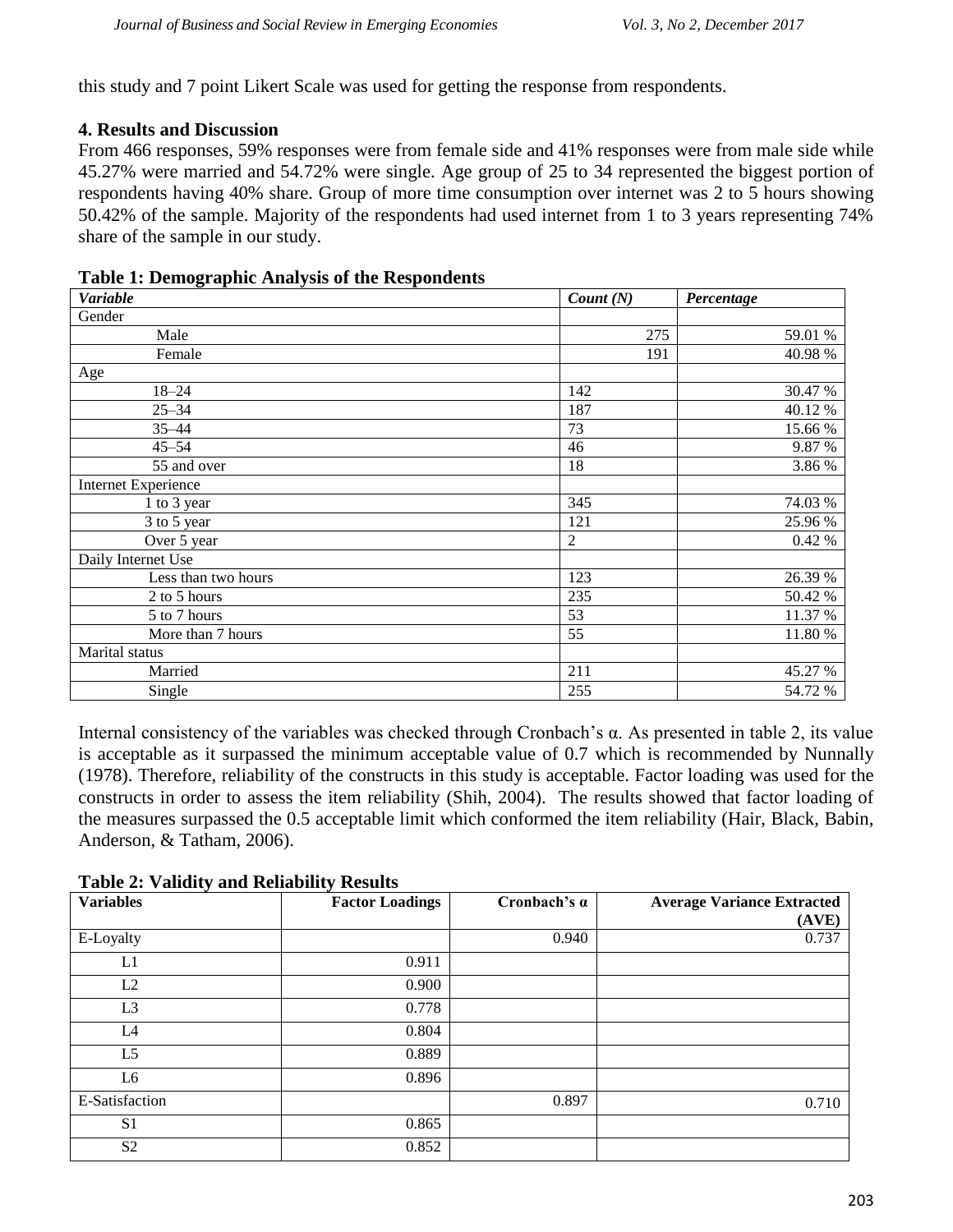| $\overline{S3}$            | 0.812 |       |       |
|----------------------------|-------|-------|-------|
| S4                         | 0.760 |       |       |
| S5                         | 0.916 |       |       |
| <b>Purchase Intentions</b> |       | 0.864 | 0.788 |
| PI1                        | 0.820 |       |       |
| PI <sub>2</sub>            | 0.919 |       |       |
| PI3                        | 0.920 |       |       |
| Perceived Flow             |       | 0.937 | 0.889 |
| PF1                        | 0.957 |       |       |
| PF <sub>2</sub>            | 0.972 |       |       |
| PF3                        | 0.898 |       |       |
| Perceived Ease of Use      |       | 0.706 | 0.772 |
| PE1                        | 0.888 |       |       |
| PE3                        | 0.870 |       |       |
| Perceived Usefulness       |       | 0.785 | 0.619 |
| PU1                        | 0.851 |       |       |
| PU <sub>2</sub>            | 0.731 |       |       |
| PU <sub>3</sub>            | 0.930 |       |       |
| PU <sub>4</sub>            | 0.594 |       |       |

In addition, average variance extracted, which is the measurement of convergent validity (Fornell & [Larcker, 1981\)](#page-8-20) has surpassed the 0.5 acceptable value limit as presented in Table 2. To assess the degree to which variables differ, discriminant validity was utilized. If the square root of average variance extracted of a construct is higher than its correlation with another variable, , it is regarded as the construct has the discriminant validity. Inter-correlations among variables of this study are displayed in Table 3 which shows that discriminant validity is acceptable as correlation of the variables does not exceed the squared average variance explained.

|                              | Е-      | <b>E-Satisfaction</b> | <b>Perceived</b> | <b>Perceived</b> | <b>Perceived</b> | <b>Purchase</b>   |
|------------------------------|---------|-----------------------|------------------|------------------|------------------|-------------------|
|                              | Lovalty |                       | Ease of use      | <b>Flow</b>      | usefulness       | <b>Intentions</b> |
| <b>E-Loyalty</b>             | 0.958   |                       |                  |                  |                  |                   |
| <b>E-Satisfaction</b>        | 0.859   | 0.947                 |                  |                  |                  |                   |
| <b>Perceived Ease of use</b> | 0.920   | 0.843                 | 0.963            |                  |                  |                   |
| <b>Perceived Flow</b>        | 0.874   | 0.935                 | 0.867            | 0.943            |                  |                   |
| <b>Perceived usefulness</b>  | 0.866   | 0.924                 | 0.919            | 0.863            | 0.936            |                   |
| <b>Purchase Intentions</b>   | 0.625   | 0.646                 | 0.873            | 0.877            | 0.787            | 0.888             |

**Table 3: Fornell-Larcker Test**

Table 4 shows the predicting accuracy which is strong as the values are higher.Table 5 shows the results of the hypotheses that are gained using structural equation modeling. It represents the estimated coefficients which are significant at 95% confidence interval. As figure 2 shows, perceived ease of use, perceived usefulness and flow are positively linked with e-satisfaction thus affirming hypotheses H1 H2 and H3. Furthermore, path coefficients also show that e-satisfaction is also positively linked with the purchase intentions and e-loyalty. Thus, hypotheses H4 and H5 are also supported. All the relations are significant at 95% confidence level.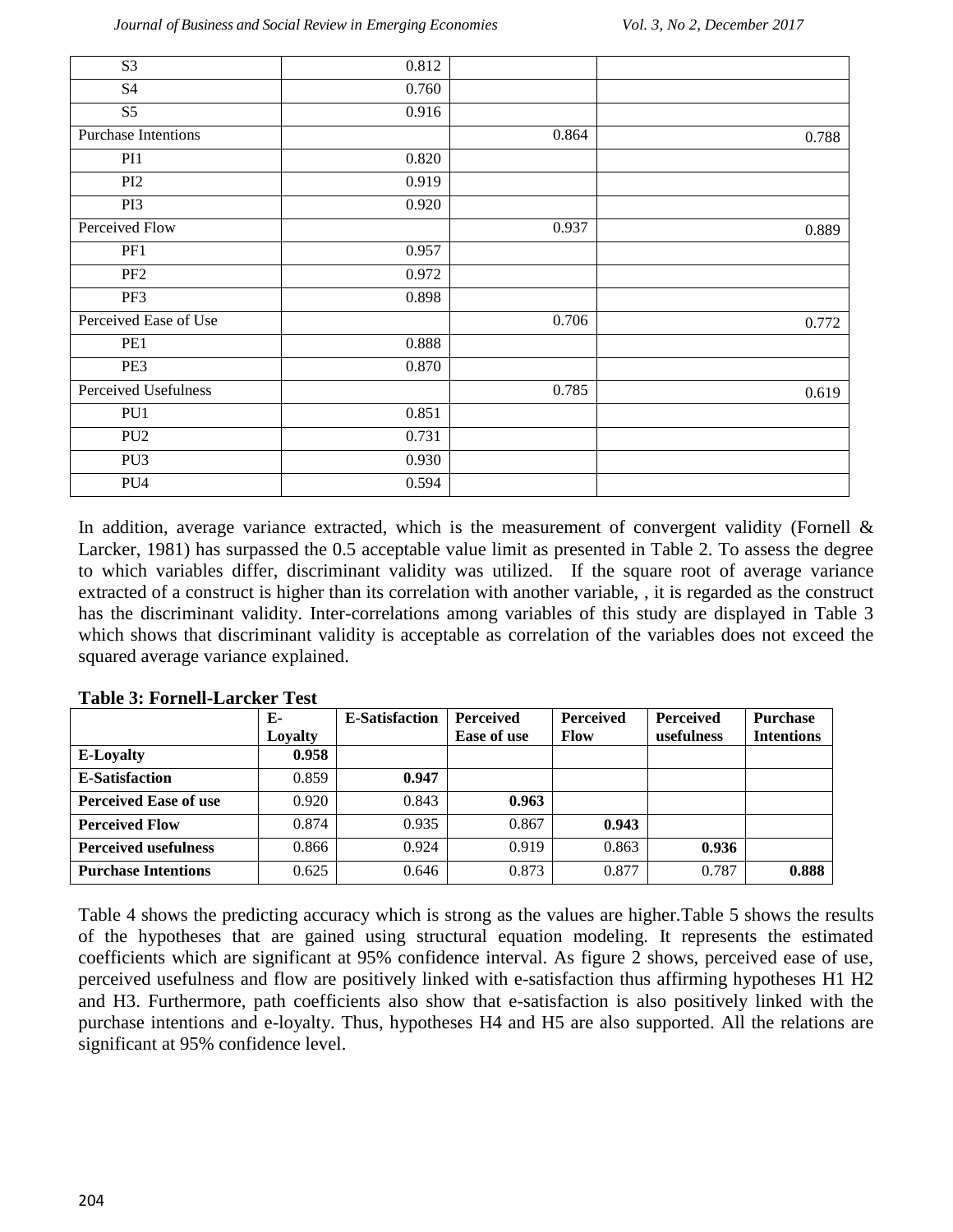# **Table 4: R<sup>2</sup> (Predictive Accuracy)**



**Figure 2: Structural Model Result**

*\*All relations are significant at p-value < 0.05*

According to the results of the analysis, all hypotheses were supported. Results supported that flow can predict the e-satisfaction. This means H1 is supported. This confirms the result reported by [Shin \(2006\)](#page-9-22) who suggested that flow is significantly and positively associated with the e-satisfaction. This implies that when users of the website experiences flow while shopping online, it is more likely that feelings of satisfaction will be generated for the shopping website.Results also supported the H2 and H3 which means perceived ease of use and perceived usefulness are significantly and positively linked with the esatisfaction which is consistent with the studies of [Lin \(2008\)](#page-9-17) and [Arbaugh \(2000\)](#page-7-10) who proposed that perceived ease of use and perceived usefulness have significant positive influence on e-satisfaction.

| <b>Paths</b>                                           | <b>Estimated Parameters</b> | t value | <b>Result</b> |
|--------------------------------------------------------|-----------------------------|---------|---------------|
| E-Satisfaction $\rightarrow$ E-Loyalty (H5)            | 0.957                       | 2.43    | Supported     |
| E-Satisfaction -> Purchase Intentions $(H4)$           | 0.945                       | 3.56    | Supported     |
| Perceived Ease of use $\geq$ E-Satisfaction (H2)       | 0.430                       | 5.45    | Supported     |
| Perceived Flow $\geq$ E-Satisfaction (H1)              | 0.414                       | 7.65    | Supported     |
| Perceived usefulness $\rightarrow$ E-Satisfaction (H3) | 0.267                       | 3.22    | Supported     |

#### **Table 5: Path Coefficients**

Results of e-satisfaction on e-loyalty and purchase intention was also found to be positive and significant which supports H5 and H6. These results confirms the previous studies of [Anderson and Srinivasan](#page-7-0)  (2003) and [Kim \(2012\)](#page-8-21) who have concluded that e-satisfaction is the key determinant of e-loyalty and purchase intentions for case of online shopping experience.

#### **4. Implications**

Theoretically, this study attempts to determine the role of flow along with technological acceptance model for online purchasing and e-loyalty. This research demonstrates that e-satisfaction is obtained when users of the website experience flow, perceive it easy and useful. E-satisfaction ultimately, leads to e-loyalty and purchase intentions which is the ultimate goal of the firm.

Practically, this study propose to the e-commerce companies that they should focus on intrinsic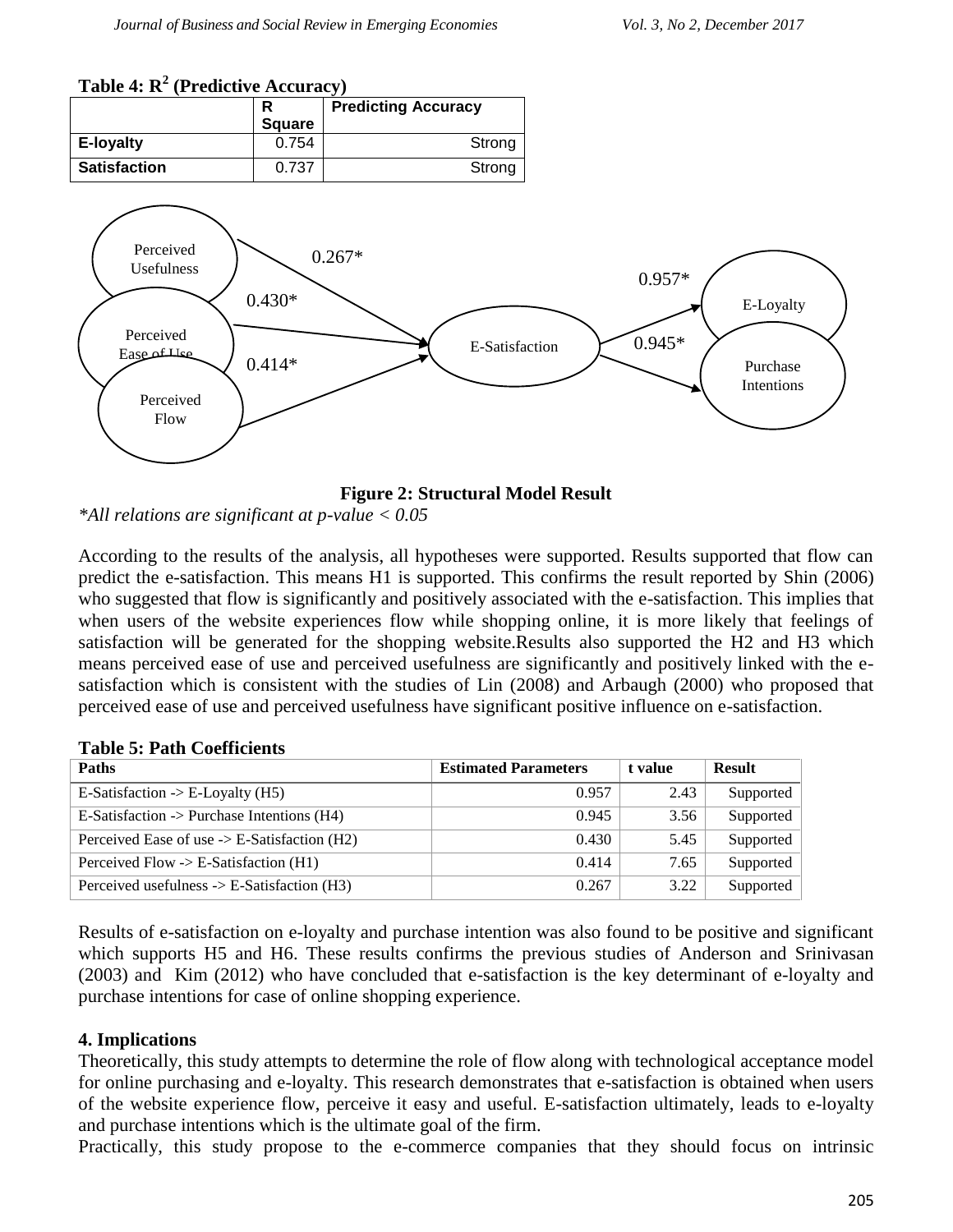motivation of the consumer i.e. flow, which plays a significant role in website businesses [\(Hoffman &](#page-8-2)  [Novak, 1996\)](#page-8-2). Focus should be to build and maintain flow state for the customers as the users of the website will enjoy more and spend more time on the website. Additionally, businesses should try to design the website which increases the ease of use and usefulness perceptions to assist the flow state of the consumer to form e-satisfaction. This in turn, will have higher probability of turning the user into the buyer and creating loyalty. This suggests that customer"s interaction with the website is useful and of key importance.

## **5. Conclusion and Limitations**

Online businesses are striving for growth and sustainability in their businesses. There are many factors which affects the online businesses but psychological factors like perceived flow, perceived ease of use and perceived usefulness are the important factors. Conceptually, these factors lead to the satisfaction and then e-loyalty and purchase intentions are generated. This study verifies these relationships and provided some guidelines to the e-commerce firms that they should focus on the psychological factors of the customers while designing their website so that they should enjoy growth in the business and sustainability through e-loyalty.

Although this research has some useful implications for practitioners and academic researchers, it has some limitations. First, important variable of this study was flow which is multifaceted concept. But this study assesses it with only three items. Further research can be conducted using different dimensions of flow. Second, this study is conducted in Pakistan which is not in advance stage of online shopping. Results from the developed country will provide more insight. Finally, as consumer behavior is dynamic, longitudinal study will give more clear results.

## **References**

- <span id="page-7-8"></span>Adams, D. A., Nelson, R. R., & Todd, P. A. (1992). Perceived usefulness, ease of use, and usage of information technology: A replication. *MIS quarterly*, 227-247.
- <span id="page-7-5"></span>Ajzen, I., & Driver, B. L. (1992). Application of the theory of planned behavior to leisure choice. *Journal of leisure research, 24*(3), 207.
- <span id="page-7-4"></span>Ajzen, I., & Fishbein, M. (1980). Understanding attitudes and predicting social behaviour.
- <span id="page-7-12"></span>Anderson, E. W., & Sullivan, M. W. (1993). The antecedents and consequences of customer satisfaction for firms. *Marketing science, 12*(2), 125-143.
- <span id="page-7-0"></span>Anderson, R. E., & Srinivasan, S. S. (2003). E-satisfaction and e-loyalty: a contingency framework. *Psychology and Marketing, 20*(2), 123-138.
- <span id="page-7-10"></span>Arbaugh, J. B. (2000). Virtual classroom characteristics and student satisfaction with internet-based MBA courses. *Journal of management education, 24*(1), 32-54.
- <span id="page-7-11"></span>Bai, B., Law, R., & Wen, I. (2008). The impact of website quality on customer satisfaction and purchase intentions: Evidence from Chinese online visitors. *International Journal of Hospitality Management, 27*(3), 391-402.
- <span id="page-7-3"></span>Bhattacherjee, A. (2001). Understanding information systems continuance: an expectation-confirmation model. *MIS quarterly*, 351-370.
- <span id="page-7-7"></span>Boulding, W., Kalra, A., Staelin, R., & Zeithaml, V. A. (1993). A dynamic process model of service quality: from expectations to behavioral intentions. *Journal of marketing research, 30*(1), 7.
- <span id="page-7-6"></span>Buttle, F., & Bok, B. (1996). Hotel marketing strategy and the theory of reasoned action. *International Journal of Contemporary Hospitality Management, 8*(3), 5-10.
- <span id="page-7-1"></span>Chang, H. H., Wang, Y.-H., & Yang, W.-Y. (2009). The impact of e-service quality, customer satisfaction and loyalty on e-marketing: Moderating effect of perceived value. *Total Quality Management, 20*(4), 423-443.
- <span id="page-7-2"></span>Chang, Y. P., & Zhu, D. H. (2012). The role of perceived social capital and flow experience in building users" continuance intention to social networking sites in China. *Computers in Human Behavior, 28*(3), 995-1001.
- <span id="page-7-9"></span>Chen, H., Wigand, R. T., & Nilan, M. S. (1999). Optimal experience of web activities. *Computers in Human Behavior, 15*(5), 585-608.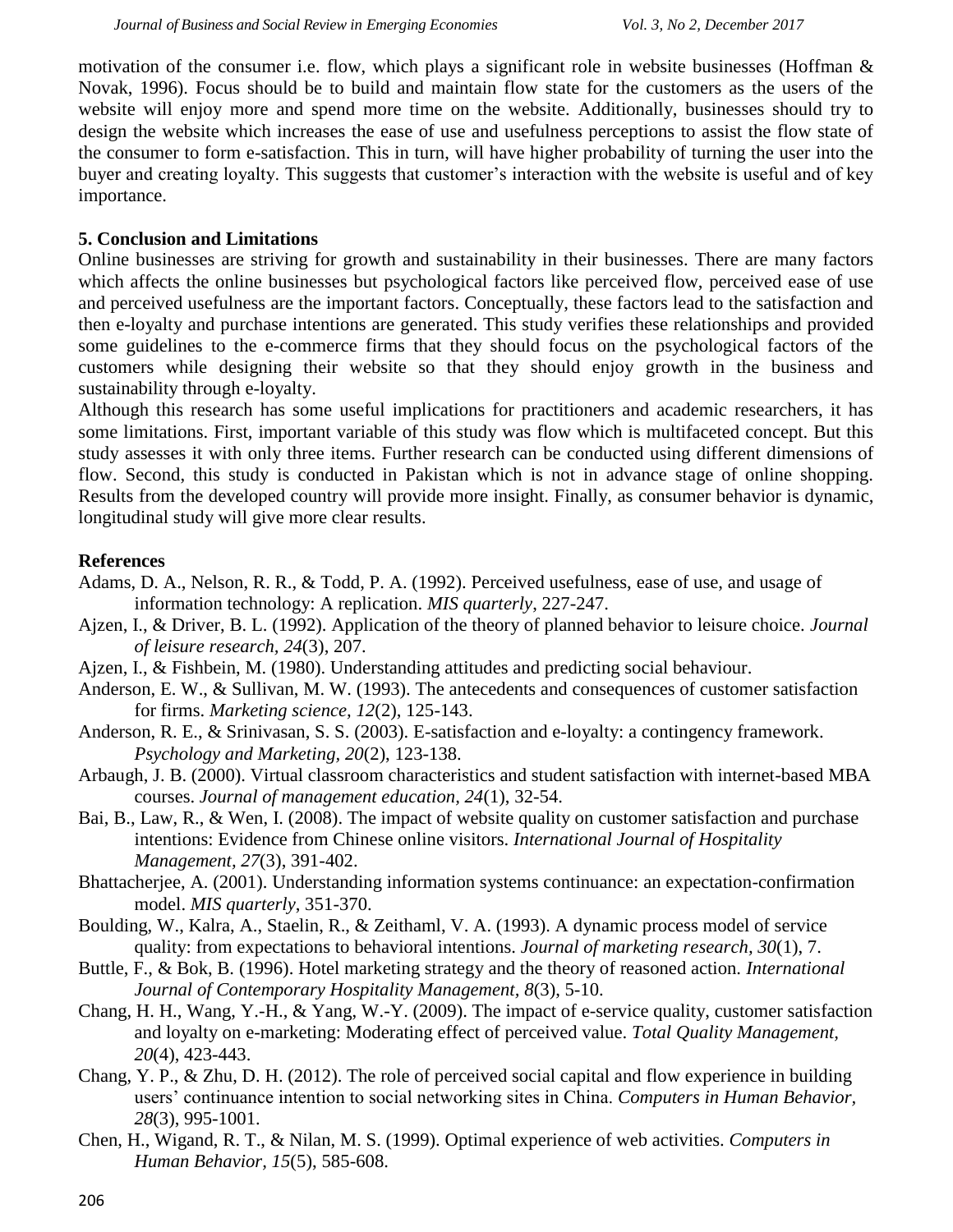- <span id="page-8-18"></span>Chen, Y.-H., & Barnes, S. (2007). Initial trust and online buyer behaviour. *Industrial Management & Data Systems, 107*(1), 21-36.
- <span id="page-8-14"></span>Chiu, C.-M., Lin, H.-Y., Sun, S.-Y., & Hsu, M.-H. (2009). Understanding customers' loyalty intentions towards online shopping: an integration of technology acceptance model and fairness theory. *Behaviour & Information Technology, 28*(4), 347-360.
- <span id="page-8-6"></span>Cyr, D., Bonanni, C., Bowes, J., & Ilsever, J. (2005). Beyond trust: Web site design preferences across cultures. *Journal of Global Information Management (JGIM), 13*(4), 25-54.
- <span id="page-8-8"></span>Davis, F. D. (1989). Perceived usefulness, perceived ease of use, and user acceptance of information technology. *MIS quarterly*, 319-340.
- <span id="page-8-9"></span>Davis, F. D., Bagozzi, R. P., & Warshaw, P. R. (1989). User acceptance of computer technology: a comparison of two theoretical models. *Management science, 35*(8), 982-1003.
- <span id="page-8-1"></span>Evanschitzky, H., Iyer, G. R., Hesse, J., & Ahlert, D. (2004). E-satisfaction: a re-examination. *Journal of retailing, 80*(3), 239-247.
- <span id="page-8-10"></span>Fisk, R. P., Patricio, L., Lin, J.-S. C., & Chang, H.-C. (2011). The role of technology readiness in selfservice technology acceptance. *Managing Service Quality: An International Journal, 21*(4), 424- 444.
- <span id="page-8-20"></span>Fornell, C., & Larcker, D. F. (1981). Evaluating structural equation models with unobservable variables and measurement error. *Journal of marketing research*, 39-50.
- <span id="page-8-15"></span>Gopalakrishna, P., & Mummalaneni, V. (1993). Influencing satisfaction for dental services. *Marketing Health Services, 13*(1), 16.
- <span id="page-8-5"></span>Gremler, D. D. (1995). *The effect of satisfaction, switching costs, and interpersonal bonds on service loyalty.* Arizona State University Tempe, AZ.
- <span id="page-8-19"></span>Hair, J. F., Black, W. C., Babin, B. J., Anderson, R. E., & Tatham, R. L. (2006). *Multivariate data analysis* (Vol. 6): Pearson Prentice Hall Upper Saddle River, NJ.
- <span id="page-8-7"></span>Heskett, J., Sasser, W. E., & Schlesinger, L. A. (1997). The Service Profit Chain: How Leading Companies Link Profit and Growth to Loyalty, Satisfaction, and Value (Цепочка создания прибыли в сфере услуг: как ведущие компании связывают прибыль и рост с лояльностью, удовлетворением и ценностью).
- <span id="page-8-2"></span>Hoffman, D. L., & Novak, T. P. (1996). Marketing in hypermedia computer-mediated environments: conceptual foundations. *The Journal of Marketing*, 50-68.
- <span id="page-8-3"></span>Hsu, C.-L., Chang, K.-C., & Chen, M.-C. (2012). The impact of website quality on customer satisfaction and purchase intention: perceived playfulness and perceived flow as mediators. *Information Systems and e-Business Management, 10*(4), 549-570.
- <span id="page-8-12"></span>Hsu, C.-L., & Lu, H.-P. (2004). Why do people play on-line games? An extended TAM with social influences and flow experience. *Information & Management, 41*(7), 853-868.
- <span id="page-8-0"></span>Hsu, C.-L., Wu, C.-C., & Chen, M.-C. (2013). An empirical analysis of the antecedents of e-satisfaction and e-loyalty: focusing on the role of flow and its antecedents. *Information Systems and e-Business Management, 11*(2), 287-311.
- <span id="page-8-4"></span>Hsu, M.-H., Yen, C.-H., Chiu, C.-M., & Chang, C.-M. (2006). A longitudinal investigation of continued online shopping behavior: An extension of the theory of planned behavior. *International Journal of Human-Computer Studies, 64*(9), 889-904.
- <span id="page-8-16"></span>Ju Rebecca Yen, H., & Gwinner, K. P. (2003). Internet retail customer loyalty: the mediating role of relational benefits. *International Journal of Service Industry Management, 14*(5), 483-500.
- <span id="page-8-13"></span>Kabadayi, S., & Gupta, R. (2005). Website loyalty: an empirical investigation of its antecedents. *International Journal of Internet Marketing and Advertising, 2*(4), 321-345.
- <span id="page-8-21"></span>Kim, D. J. (2012). An investigation of the effect of online consumer trust on expectation, satisfaction, and post-expectation. *Information Systems and e-Business Management, 10*(2), 219-240.
- <span id="page-8-17"></span>Koufaris, M. (2002). Applying the technology acceptance model and flow theory to online consumer behavior. *Information systems research, 13*(2), 205-223.
- <span id="page-8-11"></span>Kuo, Y.-F., & Yen, S.-N. (2009). Towards an understanding of the behavioral intention to use 3G mobile value-added services. *Computers in Human Behavior, 25*(1), 103-110.